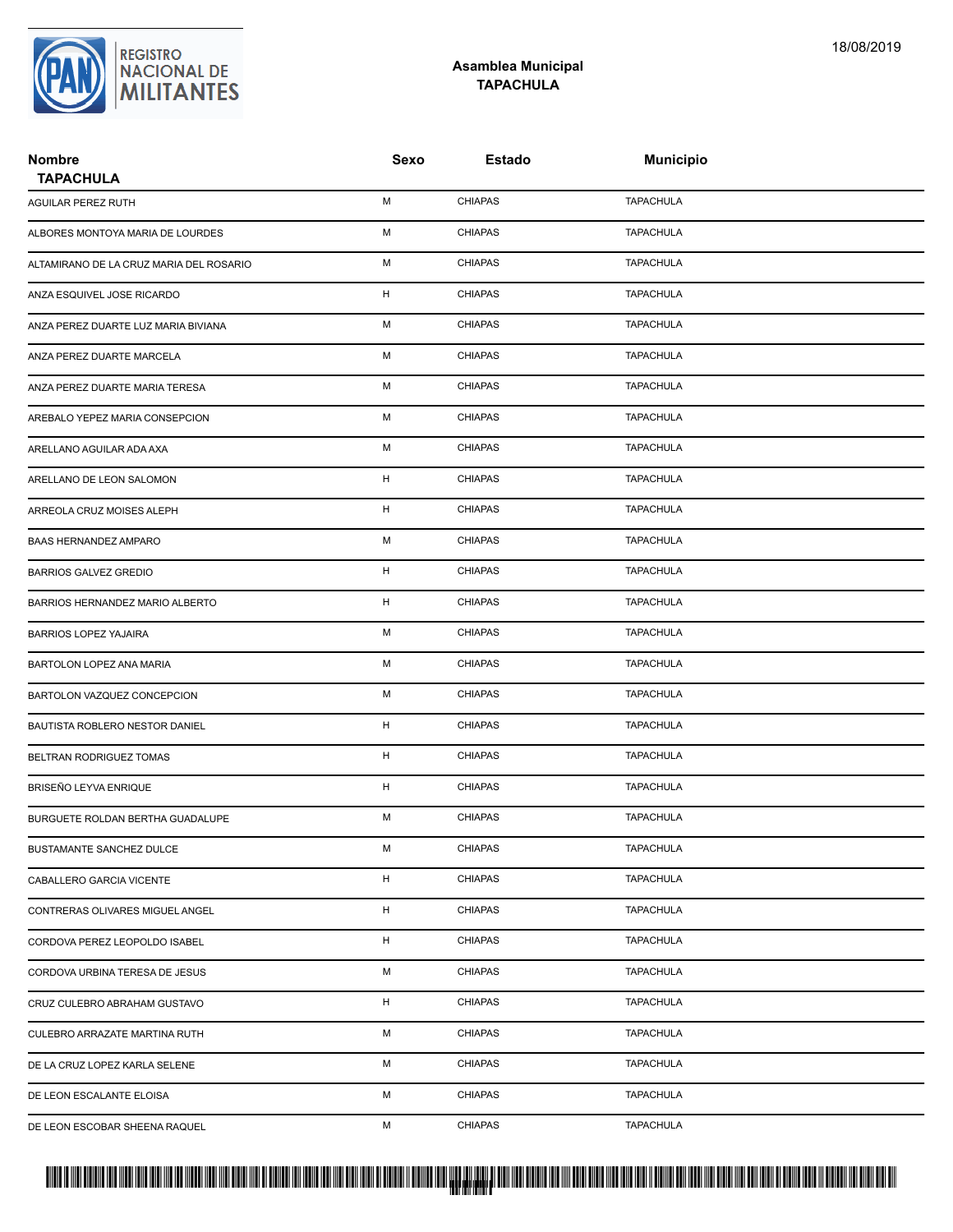# <mark>. Pangyakan k</mark>

| DEL PORTE MERIDA GARCHIN WILLIAMS | H | <b>CHIAPAS</b> | <b>TAPACHULA</b> |
|-----------------------------------|---|----------------|------------------|
| <b>DIAZ ORTIZ SERGIO</b>          | H | <b>CHIAPAS</b> | <b>TAPACHULA</b> |
| DOMINGUEZ CHILEL EVERILDO         | H | <b>CHIAPAS</b> | <b>TAPACHULA</b> |
| DOMINGUEZ LOPEZ MARINA            | M | <b>CHIAPAS</b> | <b>TAPACHULA</b> |
| DOMINGUEZ MENDEZ ELBA             | М | <b>CHIAPAS</b> | <b>TAPACHULA</b> |
| ENRIQUEZ HERRERA DOLORES DE JESUS | M | <b>CHIAPAS</b> | <b>TAPACHULA</b> |
| ESCAMILLA LARA CLAUDIA LUZ        | M | <b>CHIAPAS</b> | <b>TAPACHULA</b> |
| ESCOBAR CHANG SANDRA RAQUEL       | M | <b>CHIAPAS</b> | <b>TAPACHULA</b> |
| ESCOBAR MENDOZA MARIA SALOME      | M | <b>CHIAPAS</b> | <b>TAPACHULA</b> |
| ESCOBAR SILVA ALEJANDRO           | H | <b>CHIAPAS</b> | <b>TAPACHULA</b> |
| ESPINOZA SANTIAGO ORLANDO         | H | <b>CHIAPAS</b> | <b>TAPACHULA</b> |
| FIGUEROA MENDOZA CAROLINA         | M | <b>CHIAPAS</b> | <b>TAPACHULA</b> |
| FLORES CHAVEZ MARIA CONCEPCION    | M | <b>CHIAPAS</b> | <b>TAPACHULA</b> |
| FLORES HERNANDEZ JESUS            | H | <b>CHIAPAS</b> | <b>TAPACHULA</b> |
| GALVEZ MUÑOZ NINIVE               | M | <b>CHIAPAS</b> | <b>TAPACHULA</b> |
| GALVEZ ROBLERO NADIHA             | M | <b>CHIAPAS</b> | <b>TAPACHULA</b> |
| GAMBOA LOPEZ MARTHA ARACELI       | M | <b>CHIAPAS</b> | <b>TAPACHULA</b> |
| GAMBOA RAMOS GUADALUPE            | H | <b>CHIAPAS</b> | <b>TAPACHULA</b> |
| GARCIA ALBORES CONCEPCION         | M | <b>CHIAPAS</b> | <b>TAPACHULA</b> |
| <b>GARCIA DE LEON ANGELA</b>      | M | <b>CHIAPAS</b> | <b>TAPACHULA</b> |
| <b>GARCIA DE LEON BEATRIZ</b>     | M | <b>CHIAPAS</b> | <b>TAPACHULA</b> |
| <b>GARCIA DE LEON PATRICIA</b>    | M | <b>CHIAPAS</b> | <b>TAPACHULA</b> |
| <b>GARCIA PEREZ PERFECTO</b>      | H | <b>CHIAPAS</b> | <b>TAPACHULA</b> |
| GARCIA VILLARREAL MARTIN PERFECTO | H | <b>CHIAPAS</b> | <b>TAPACHULA</b> |
| <b>GARCIA VILLARREAL PAULINA</b>  | М | <b>CHIAPAS</b> | <b>TAPACHULA</b> |
| <b>GOMEZ MANZO LUIS</b>           | H | <b>CHIAPAS</b> | <b>TAPACHULA</b> |
| <b>GOMEZ PEREZ TERESA</b>         | M | <b>CHIAPAS</b> | <b>TAPACHULA</b> |
| <b>GOMEZ TOVAR ERVIN</b>          | H | <b>CHIAPAS</b> | <b>TAPACHULA</b> |
| GONZALEZ CANCINO DANIEL IVAN      | H | <b>CHIAPAS</b> | <b>TAPACHULA</b> |
| GONZALEZ GARCIA JOSE VALDIMAR     | H | <b>CHIAPAS</b> | <b>TAPACHULA</b> |
| GONZALEZ MONTERROSA EMILCI        | М | <b>CHIAPAS</b> | <b>TAPACHULA</b> |
| GONZALEZ RIVERA GABRIEL JOSUE     | H | <b>CHIAPAS</b> | <b>TAPACHULA</b> |



#### **Asamblea Municipal TAPACHULA**

**Nombre Sexo Estado Municipio**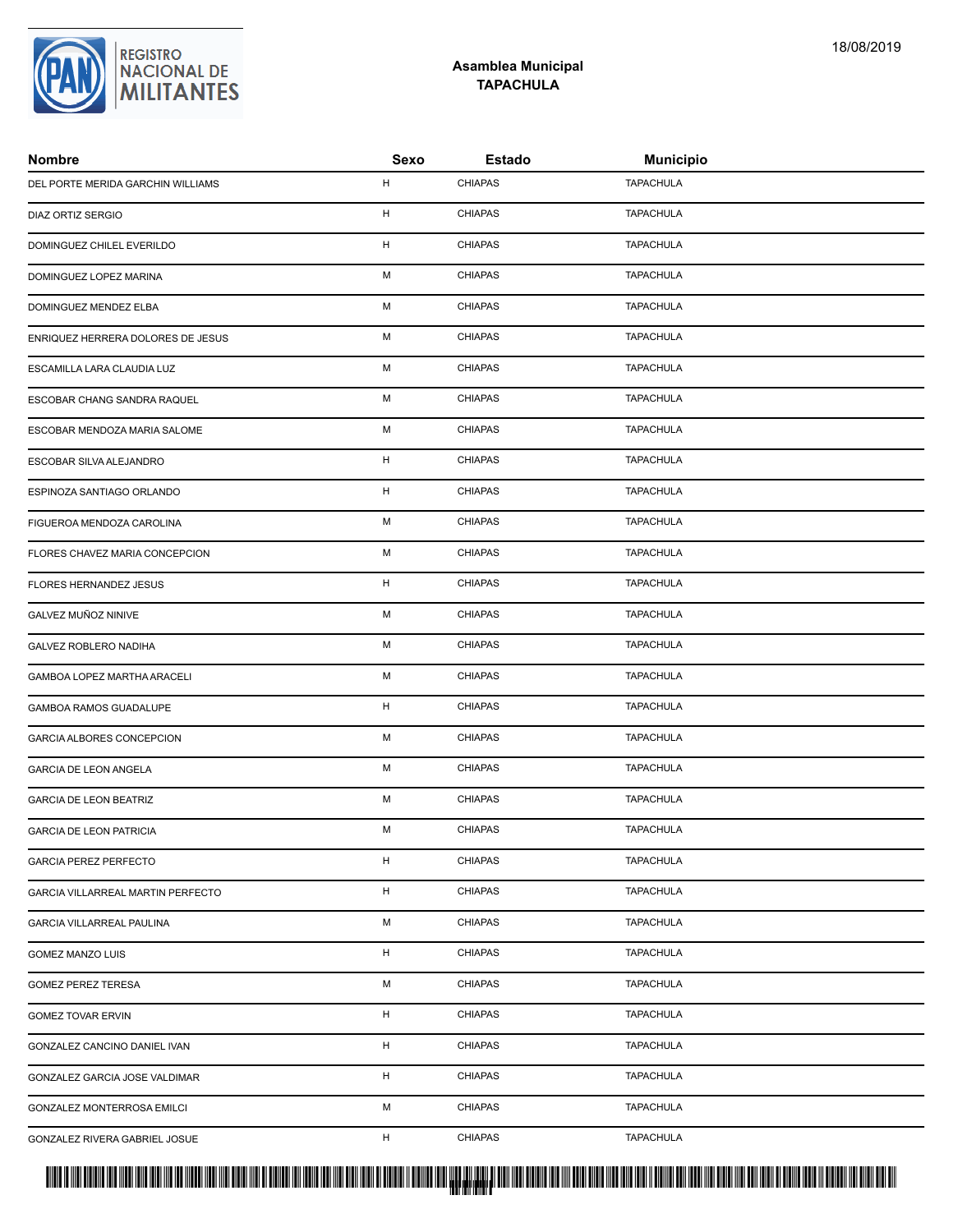# <mark>. Pangyakan k</mark>

| GONZALEZ SANCHEZ SERGIO ABEN AMAR   | H         | <b>CHIAPAS</b> | <b>TAPACHULA</b> |
|-------------------------------------|-----------|----------------|------------------|
| GUTIERREZ DAMIAN NORMA DEL CARMEN   | M         | <b>CHIAPAS</b> | <b>TAPACHULA</b> |
| HERNANDEZ BAEZ JORGE                | H         | <b>CHIAPAS</b> | <b>TAPACHULA</b> |
| HERNANDEZ MARTINEZ HERMILO          | H         | <b>CHIAPAS</b> | <b>TAPACHULA</b> |
| HERRERA RUIZ GLADYS CONCEPCION      | M         | <b>CHIAPAS</b> | <b>TAPACHULA</b> |
| INDILI GONZALEZ CONCEPCION          | H         | <b>CHIAPAS</b> | <b>TAPACHULA</b> |
| LEDESMA MORENO CARMEN AURELIA       | ${\sf M}$ | <b>CHIAPAS</b> | <b>TAPACHULA</b> |
| LEY MENDOZA ANA DEISY               | M         | <b>CHIAPAS</b> | <b>TAPACHULA</b> |
| LEY MENDOZA LAURA ODIBEL            | М         | <b>CHIAPAS</b> | <b>TAPACHULA</b> |
| LEY NURICUMBO IVAN ANTONIO          | H         | <b>CHIAPAS</b> | <b>TAPACHULA</b> |
| LEY NURICUMBO IVONNE                | M         | <b>CHIAPAS</b> | <b>TAPACHULA</b> |
| LEY REGALADO BERTIN                 | H         | <b>CHIAPAS</b> | <b>TAPACHULA</b> |
| LEY REGALADO ORLANDO                | H         | <b>CHIAPAS</b> | <b>TAPACHULA</b> |
| LEY VILLATORO JOSE ANTONIO          | H         | <b>CHIAPAS</b> | <b>TAPACHULA</b> |
| LOPES CORTES MARIA LUISA            | M         | <b>CHIAPAS</b> | <b>TAPACHULA</b> |
| LOPEZ AVENDAÑO ALFREDO              | H         | <b>CHIAPAS</b> | <b>TAPACHULA</b> |
| LOPEZ FLORES PRESILIANO             | H         | <b>CHIAPAS</b> | <b>TAPACHULA</b> |
| LOPEZ GARCIA GABRIEL FRANCISCO      | H         | <b>CHIAPAS</b> | <b>TAPACHULA</b> |
| LOPEZ LEON FRANCISCO                | H         | <b>CHIAPAS</b> | <b>TAPACHULA</b> |
| LOPEZ LOPEZ ELSA                    | M         | <b>CHIAPAS</b> | <b>TAPACHULA</b> |
| LOPEZ MARTINEZ CANDELARIA           | M         | <b>CHIAPAS</b> | <b>TAPACHULA</b> |
| LOPEZ PAZ CONSUELO                  | M         | <b>CHIAPAS</b> | <b>TAPACHULA</b> |
| LOPEZ RODRIGUEZ MAGDALENA           | м         | <b>CHIAPAS</b> | <b>TAPACHULA</b> |
| LOPEZ SOLIS GUADALUPE               | M         | <b>CHIAPAS</b> | <b>TAPACHULA</b> |
| LOPEZ VILLEGAS JAIME                | H         | <b>CHIAPAS</b> | <b>TAPACHULA</b> |
| LOPEZ Y LOPEZ FRANCISCO JAVIER      | H         | <b>CHIAPAS</b> | <b>TAPACHULA</b> |
| LUENGO SANCHEZ CARLOS DANIEL        | H         | <b>CHIAPAS</b> | <b>TAPACHULA</b> |
| LUENGO SANCHEZ JANETH LETICIA       | М         | <b>CHIAPAS</b> | <b>TAPACHULA</b> |
| LUENGO SANCHEZ LAURA ELENA          | М         | <b>CHIAPAS</b> | <b>TAPACHULA</b> |
| LUIS HERNANDEZ FRANCISCO            | H         | <b>CHIAPAS</b> | <b>TAPACHULA</b> |
| MANZO ALVAREZ MARIO                 | H         | <b>CHIAPAS</b> | <b>TAPACHULA</b> |
| MARISCAL CEJAS MARIA DE LOS ANGELES | М         | <b>CHIAPAS</b> | <b>TAPACHULA</b> |

**Asamblea Municipal TAPACHULA**

**Nombre Sexo Estado Municipio**

REGISTRO<br>|NACIONAL DE<br>|**MILITANTES**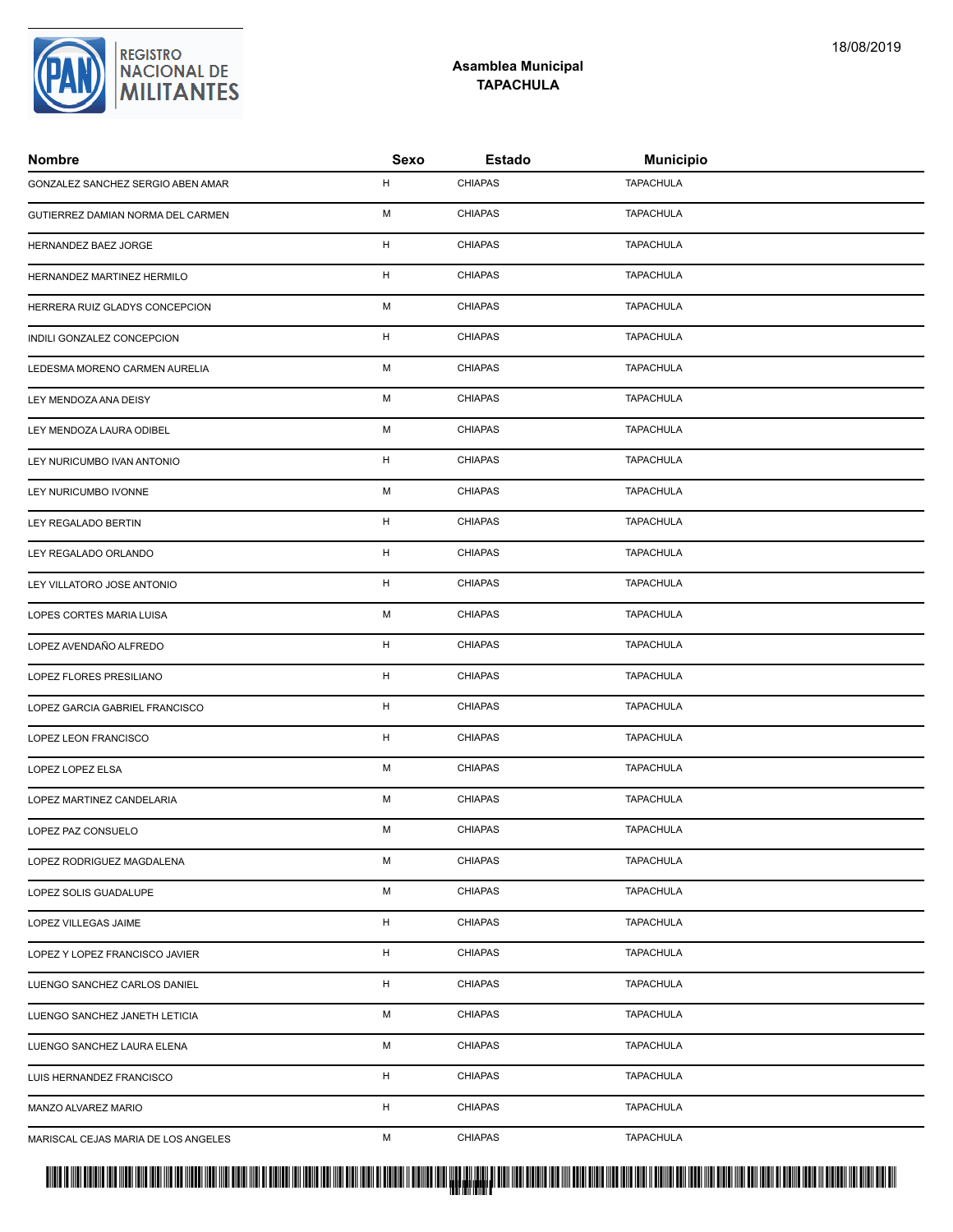# PROTUCCION SU REGION DA SU REGIONAL DE LA SULTA SU REGIONAL DE MILITANTES CONTRADO NACIONAL DE MILITANTES CONTRADO N <mark>. Pangyakan k</mark>

| Nombre                                | Sexo | <b>Estado</b>  | <b>Municipio</b> |  |
|---------------------------------------|------|----------------|------------------|--|
| MARQUEZ MORALES GUSTAVO EMMANUEL      | н    | <b>CHIAPAS</b> | <b>TAPACHULA</b> |  |
| MARROQUIN MARISCAL ROSARIO DEL CARMEN | М    | <b>CHIAPAS</b> | <b>TAPACHULA</b> |  |
| MARTIN ALVAREZ CARLOS RAFAEL          | H    | <b>CHIAPAS</b> | <b>TAPACHULA</b> |  |
| MARTINEZ GARCIA MARIA DEL ROCIO       | М    | <b>CHIAPAS</b> | <b>TAPACHULA</b> |  |
| MARTINEZ NATAREN GIOVANNI             | н    | <b>CHIAPAS</b> | <b>TAPACHULA</b> |  |
| MARTINEZ ZAVALETA MARCO AURELIO       | н    | <b>CHIAPAS</b> | <b>TAPACHULA</b> |  |
| MAZARIEGOS HERNANDEZ ALFREDO          | н    | <b>CHIAPAS</b> | <b>TAPACHULA</b> |  |
| MAZARIEGOS LOPEZ LAZARO               | н    | <b>CHIAPAS</b> | <b>TAPACHULA</b> |  |
| MENDEZ FARFAN COYOLXAUHQUI MARIA      | М    | <b>CHIAPAS</b> | <b>TAPACHULA</b> |  |
| MENDEZ LOPEZ MARCOS ELEONAHI          | н    | <b>CHIAPAS</b> | <b>TAPACHULA</b> |  |
| MENDOZA GARCIA BERZABE                | M    | <b>CHIAPAS</b> | <b>TAPACHULA</b> |  |
| MENDOZA LOPEZ ABRAHAM                 | н    | <b>CHIAPAS</b> | <b>TAPACHULA</b> |  |
| MENDOZA LOPEZ GABRIELA                | М    | <b>CHIAPAS</b> | <b>TAPACHULA</b> |  |
| MENDOZA LOPEZ LUIS DANIEL             | н    | <b>CHIAPAS</b> | <b>TAPACHULA</b> |  |
| MENDOZA LOPEZ VICTOR ANTONIO          | н    | <b>CHIAPAS</b> | <b>TAPACHULA</b> |  |
| MENDOZA MENDOZA CONSUELO              | М    | <b>CHIAPAS</b> | <b>TAPACHULA</b> |  |
| MENDOZA MENDOZA GUADALUPE             | М    | <b>CHIAPAS</b> | <b>TAPACHULA</b> |  |
| MENDOZA MENDOZA SATURNINO             | н    | <b>CHIAPAS</b> | <b>TAPACHULA</b> |  |
| MENDOZA REYES CONCEPCION              | М    | <b>CHIAPAS</b> | <b>TAPACHULA</b> |  |
| MENDOZA REYES MARIA DEL ROSARIO       | М    | <b>CHIAPAS</b> | <b>TAPACHULA</b> |  |
| <b>MERIDA ROBLEDO DAVID</b>           | н    | <b>CHIAPAS</b> | <b>TAPACHULA</b> |  |
| MERIDA VENTURA ANALUISA               | М    | <b>CHIAPAS</b> | <b>TAPACHULA</b> |  |
| MONTAÑO ESPINOSA MARTIN ALFONSO       | н    | <b>CHIAPAS</b> | <b>TAPACHULA</b> |  |
| MONTERROSA REYNOSA MILER              | н    | <b>CHIAPAS</b> | <b>TAPACHULA</b> |  |
| MONTERROZA GONZALEZ RICARDO           | н    | <b>CHIAPAS</b> | <b>TAPACHULA</b> |  |
| MONTERROZA REYNOSA ABENAMAR           | н    | <b>CHIAPAS</b> | <b>TAPACHULA</b> |  |
| MONTERROZA REYNOSA LEYBER             | н    | <b>CHIAPAS</b> | <b>TAPACHULA</b> |  |
| MONZON DE LEON OLGA MARINA            | М    | <b>CHIAPAS</b> | <b>TAPACHULA</b> |  |
| MORALES PAZ ANA ROSA                  | М    | <b>CHIAPAS</b> | <b>TAPACHULA</b> |  |
| MORALES PEREZ LORENZO                 | н    | <b>CHIAPAS</b> | <b>TAPACHULA</b> |  |
| MORALES ROBLERO ANABELI YANETH        | М    | <b>CHIAPAS</b> | <b>TAPACHULA</b> |  |
| MORALES ROBLERO LORENZO               | н    | <b>CHIAPAS</b> | <b>TAPACHULA</b> |  |
|                                       |      |                |                  |  |

**Asamblea Municipal TAPACHULA**

REGISTRO<br>|NACIONAL DE<br>|**MILITANTES**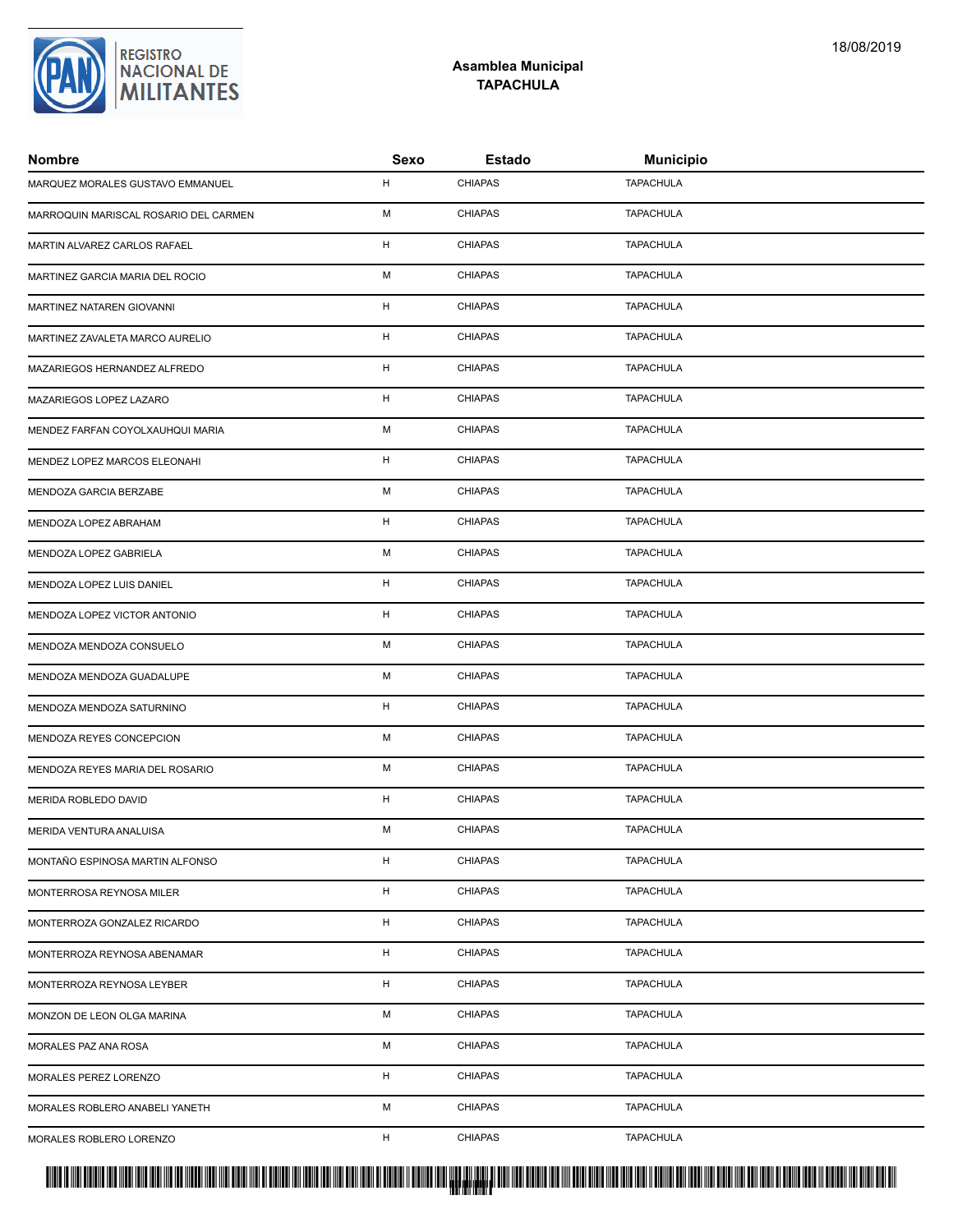# PROTUCCION SU REGION DA SU REGIONAL DE LA SULTA SU REGIONAL DE MILITANTES CONTRADO NACIONAL DE MILITANTES CONTRADO N <mark>. Pangyakan k</mark>

| Nombre                             | Sexo | <b>Estado</b>  | <b>Municipio</b> |
|------------------------------------|------|----------------|------------------|
| MORENO SANCHES ROSAURA             | М    | <b>CHIAPAS</b> | <b>TAPACHULA</b> |
| MORENO VELASCO GUILLEN CESAR JESUS | H    | <b>CHIAPAS</b> | <b>TAPACHULA</b> |
| OCHOA ROBLERO KAREN DULCENIA       | M    | <b>CHIAPAS</b> | <b>TAPACHULA</b> |
| OMALLEY RUIZ MARIA EUGENIA         | M    | <b>CHIAPAS</b> | <b>TAPACHULA</b> |
| ORTIZ LOPEZ TERESITA DE JESUS      | M    | <b>CHIAPAS</b> | <b>TAPACHULA</b> |
| OZUNA JUAREZ ADALIA                | M    | <b>CHIAPAS</b> | <b>TAPACHULA</b> |
| PALACIOS ORDOÑEZ LIDIA             | М    | <b>CHIAPAS</b> | <b>TAPACHULA</b> |
| PALACIOS ORDOÑEZ RUBELINA          | M    | <b>CHIAPAS</b> | <b>TAPACHULA</b> |
| PAS CUETO ESTELFA                  | M    | <b>CHIAPAS</b> | <b>TAPACHULA</b> |
| PAZ CUETO MARIA DEL TRANSITO       | M    | <b>CHIAPAS</b> | <b>TAPACHULA</b> |
| PAZ MONTES GUADALUPE CONCEPCION    | М    | <b>CHIAPAS</b> | <b>TAPACHULA</b> |
| PAZ MONTES MARIA DEL CARMEN        | М    | <b>CHIAPAS</b> | <b>TAPACHULA</b> |
| PAZ MONTES MARIA DEL ROSARIO       | M    | <b>CHIAPAS</b> | <b>TAPACHULA</b> |
| PEREZ ALCAZAR FERNANDO             | H    | <b>CHIAPAS</b> | <b>TAPACHULA</b> |
| PEREZ ALFARO FLORIDALBA            | M    | <b>CHIAPAS</b> | <b>TAPACHULA</b> |
| PEREZ CASTILLO ABRAHAM             | н    | <b>CHIAPAS</b> | <b>TAPACHULA</b> |
| PEREZ GAMERO JOSE LUIS             | H    | <b>CHIAPAS</b> | <b>TAPACHULA</b> |
| PEREZ HERNANDEZ CARMEN             | M    | <b>CHIAPAS</b> | <b>TAPACHULA</b> |
| PEREZ DUARTE Y QUINTANA LUZ MARIA  | М    | <b>CHIAPAS</b> | TAPACHULA        |
| PFEIFFER GANDARA VICTOR ANTONIO    | н    | <b>CHIAPAS</b> | <b>TAPACHULA</b> |
| QUIRAO SOLORZANO MARIA DE JESUS    | M    | <b>CHIAPAS</b> | <b>TAPACHULA</b> |
| RAMIREZ LOPEZ CONSUELO             | м    | <b>CHIAPAS</b> | <b>TAPACHULA</b> |
| RAMOS MATEOS MAYRA YANETH          | М    | <b>CHIAPAS</b> | <b>TAPACHULA</b> |
| RETES VALDEZ TERESA DE JESUS       | М    | <b>CHIAPAS</b> | <b>TAPACHULA</b> |
| REYES RUIZ EDUARDO                 | H    | <b>CHIAPAS</b> | <b>TAPACHULA</b> |
| REYNOSO HERNANDEZ SERGIO           | н    | <b>CHIAPAS</b> | <b>TAPACHULA</b> |
| RIOS SANCHEZ JOSE FRANCISCO        | H    | <b>CHIAPAS</b> | <b>TAPACHULA</b> |
| RIVERA BONILLA MARIO               | H    | <b>CHIAPAS</b> | <b>TAPACHULA</b> |
| ROBLEDO CASTILLO ANGELA            | M    | <b>CHIAPAS</b> | <b>TAPACHULA</b> |
| ROBLEDO ORDOÑEZ FIDEL              | н    | <b>CHIAPAS</b> | <b>TAPACHULA</b> |
| ROBLEDO VAZQUEZ FRANY LIZETH       | M    | <b>CHIAPAS</b> | <b>TAPACHULA</b> |
| ROBLEDO VAZQUEZ MARIA EUGENIA      | М    | <b>CHIAPAS</b> | <b>TAPACHULA</b> |
|                                    |      |                |                  |



### **Asamblea Municipal TAPACHULA**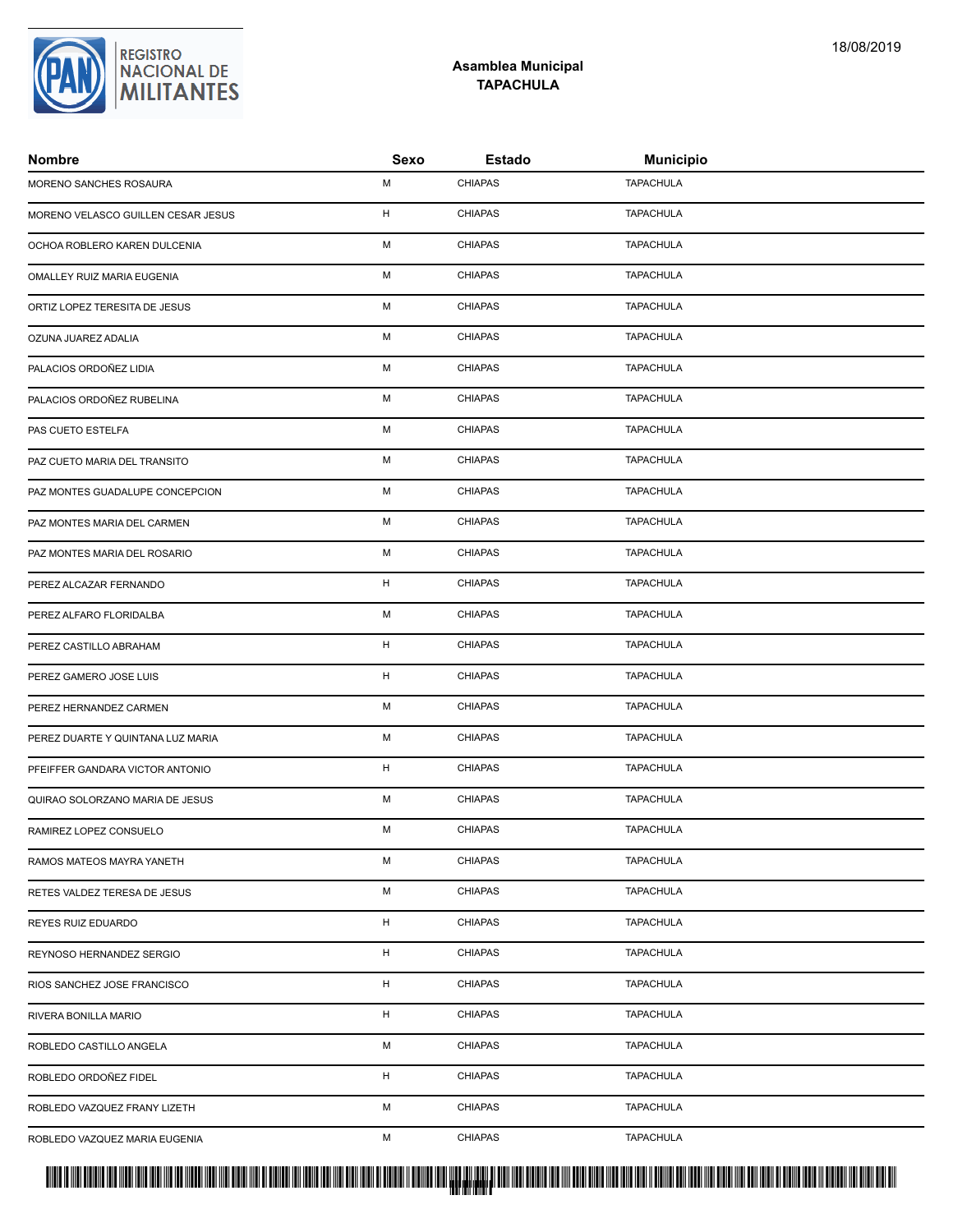**Nombre Sexo Estado Municipio**

ROBLERO ANCHEYTA GLORIA ESTELA M CHIAPAS TAPACHULA ROBLERO VICENTE NOEMI **M** CHIAPAS TAPACHULA

| VICENTE DOMINGUEZ MIBZAR HIDAI       | M | <b>CHIAPAS</b> | <b>TAPACHULA</b> |
|--------------------------------------|---|----------------|------------------|
| VELAZQUEZ ROBLERO DEMETRIO BALDOMERO | H | <b>CHIAPAS</b> | <b>TAPACHULA</b> |
| VAZQUEZ SANCHEZ RAFAELA              | М | <b>CHIAPAS</b> | <b>TAPACHULA</b> |
| VAZQUEZ MAZA FREDY                   | H | <b>CHIAPAS</b> | <b>TAPACHULA</b> |
| VAZQUEZ ESCOBAR ISABEL               | М | <b>CHIAPAS</b> | <b>TAPACHULA</b> |
| URBINA ALFARO ILSA ROSARIO           | M | <b>CHIAPAS</b> | TAPACHULA        |
| TREJO LARA MARY CRUZ                 | М | <b>CHIAPAS</b> | <b>TAPACHULA</b> |
| <b>TOLEDO TORRES JAVIER</b>          | H | <b>CHIAPAS</b> | <b>TAPACHULA</b> |
| TOLEDO SALVADOR RUBEN                | H | <b>CHIAPAS</b> | <b>TAPACHULA</b> |
| TOLEDO SALVADOR ELEAZAR              | H | <b>CHIAPAS</b> | <b>TAPACHULA</b> |
| TOLEDO SALVADOR CARLOS               | H | <b>CHIAPAS</b> | <b>TAPACHULA</b> |
| TOLEDO CULEBRO KARLA RUTH            | M | <b>CHIAPAS</b> | <b>TAPACHULA</b> |
| TOLEDO CULEBRO AGUSTIN RAMIRO        | H | <b>CHIAPAS</b> | <b>TAPACHULA</b> |
| TELLEZ GIRON JIMENEZ FIDEL           | H | <b>CHIAPAS</b> | <b>TAPACHULA</b> |
| TACIAS CRUZ MARGALIDIA               | M | <b>CHIAPAS</b> | <b>TAPACHULA</b> |
| SILVA CANTORAL PATRICIA              | M | <b>CHIAPAS</b> | <b>TAPACHULA</b> |
| SANCHEZ URBINA ADONIAS OTHONIEL      | H | <b>CHIAPAS</b> | <b>TAPACHULA</b> |
| SANCHEZ PEREZ SANDRA LUZ             | M | <b>CHIAPAS</b> | <b>TAPACHULA</b> |
| SANCHEZ MONRROY PATRICIA             | М | <b>CHIAPAS</b> | <b>TAPACHULA</b> |
| SANCHEZ LEY FERNANDO                 | H | <b>CHIAPAS</b> | <b>TAPACHULA</b> |
| SANCHEZ HERNANDEZ ERNESTO ALONSO     | H | <b>CHIAPAS</b> | <b>TAPACHULA</b> |
| SANCHEZ HERNANDEZ DEOGRACIA          | M | <b>CHIAPAS</b> | <b>TAPACHULA</b> |
| SANCHEZ CANO IRMA                    | M | <b>CHIAPAS</b> | <b>TAPACHULA</b> |
| SAN CRISTOBAL RUIZ MARIA GABRIELA    | M | <b>CHIAPAS</b> | <b>TAPACHULA</b> |
| SALVADOR ANTONIO RAMON               | H | <b>CHIAPAS</b> | <b>TAPACHULA</b> |
| RUIZ TAVERNIER JOSE MANUEL           | H | <b>CHIAPAS</b> | <b>TAPACHULA</b> |
| RUIZ RUIZ LISBETH PAOLA              | M | <b>CHIAPAS</b> | <b>TAPACHULA</b> |
| RUIZ DOMINGUEZ JORGE ALBERTO         | H | <b>CHIAPAS</b> | <b>TAPACHULA</b> |
| ROMERO BONILLA LETICIA BETTY         | м | <b>CHIAPAS</b> | <b>TAPACHULA</b> |
| RODRIGUEZ GUZMAN VIVIANA             | M | <b>CHIAPAS</b> | <b>TAPACHULA</b> |

<mark>. Pangyakan k</mark>

## **Asamblea Municipal TAPACHULA**